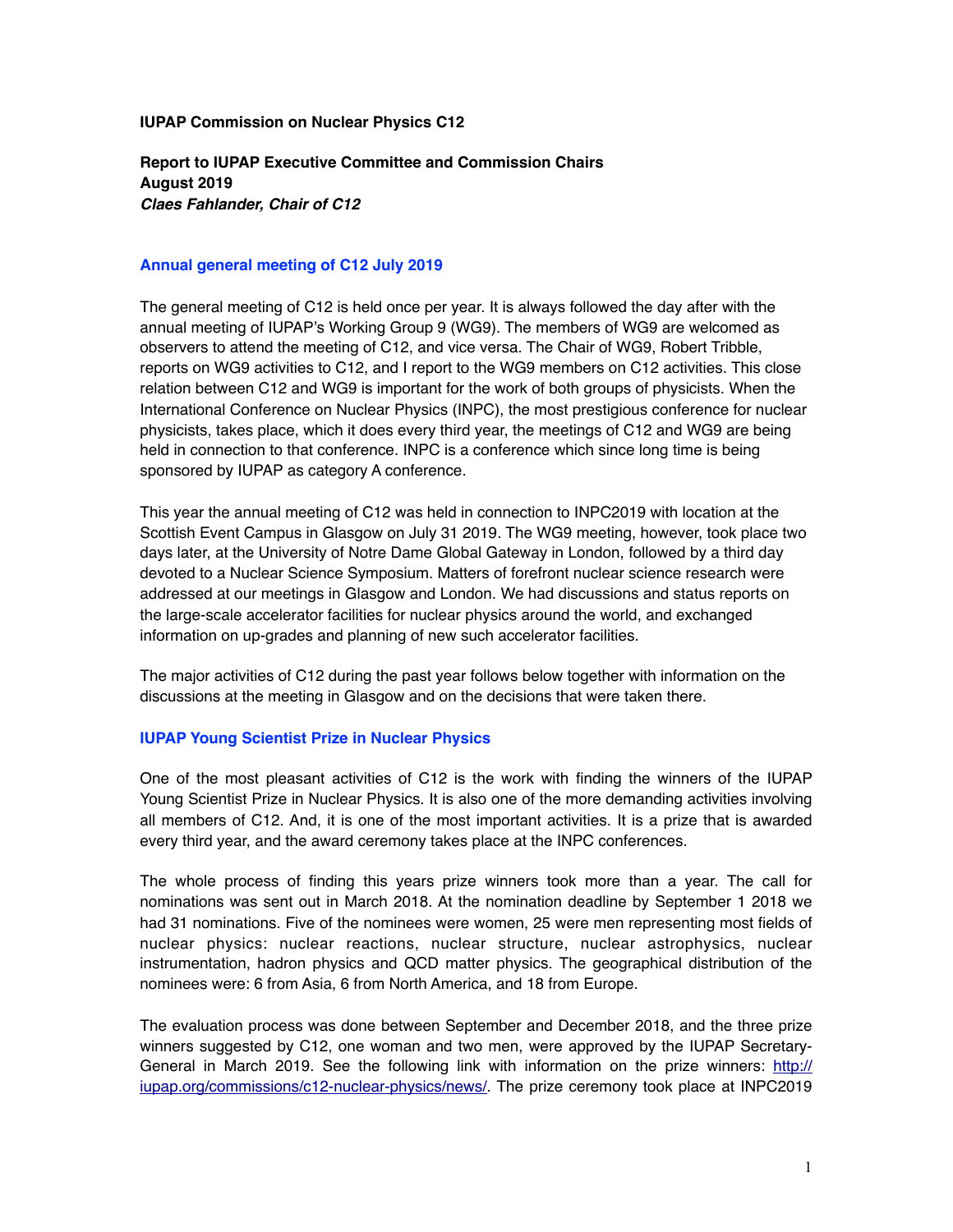in Glasgow on 31 July 2019. All three winners were invited to give plenary talks, and they were all three excellent talks.

#### **Issues related to the discovery of new superheavy elements**

The new document "*On the Discovery of New Elements*" by the 2017 Joint Working Group of IUPAC and IUPAP has been published in the journal Pure and Applied Chemistry; [https://doi.org/](https://doi.org/10.1515/pac-2018-0918) [10.1515/pac-2018-0918](https://doi.org/10.1515/pac-2018-0918). It is a provisional report, and IUPAP and IUPAC are presently receiving comments from scientists interested in the topic. In one of the appendices to the report one can find the new document "*IUPAC and IUPAP Procedures for Validating Claims for the Discovery of New Elements and Naming those Elements*". It is a document that overlooks the whole validation process. The process will frfom now on involve the C12 Commission to a much larger extent than before, as an expert commission to IUPAP on issues related to new elements of the Periodic Table. Similarly, the process will involve the IUPAC Division of Inorganic Chemistry as an expert division to IUPAC on these matters.

# **IUPAC Division of Inorganic Chemistry**

Thus, there are common interests within C12 and the IUPAC Division of Inorganic Chemistry. I was therefore invited by the chair of that division, Lars Öhrström, to take part in their annual meeting in Paris, via Skype. He wanted me to present the activities of C12, and he wanted to find out about possibilities to have a closer contact in the future. In particular we have common interests when it comes to validating claims for new elements of the periodic table. Similarly, I invited him to present the chemistry division to our C12 meeting in Glasgow, also via Skype. It was two very interesting encounters which hopefully will bare fruit in the long term. At least we have now established contact, and we have started a discussion on these matters.

### **International Year of the Periodic Table**

Continuing on the issue of new elements, this year is the International Year of the Periodic Table, IYPT. C12 members have been involved, and continues to be so, in various activities related to the IYPT in 2019. We try to increase the visibility of nuclear physics when it comes to superheavy elements; to clarify the notion of these, the very heaviest elements of the universe, and the production and identification of them, that the discovery of them mainly relays on nuclear physics methods and techniques.

We make public lectures in our respective countries. We set up activities, such as e.g. exhibitions, sometimes jointly with chemists. This has been very successful in Japan, as an example, which was reported by Hirokazu Tamura, the present C12 member from Japan. There were public lectures at the IYPT opening ceremony in Tokyo on February 23 2019 given by seven chemists and physicists including Professor Morita, discoverer of element 113, Nihonium. The audience of about 200 people included many school teachers and high school students. They have invited students all over Japan to write essays on the periodic table, from which the most excellent will be selected and published later. Also they have set up an exhibition on the periodic table, which includes element samples, various types of periodic tables, its historical background, applications of the elements, etc. It is an exhibition that is moving around at various science museums all over Japan. The IYPT closing ceremony will be held on Decemebr 5 2019 in Tokyo.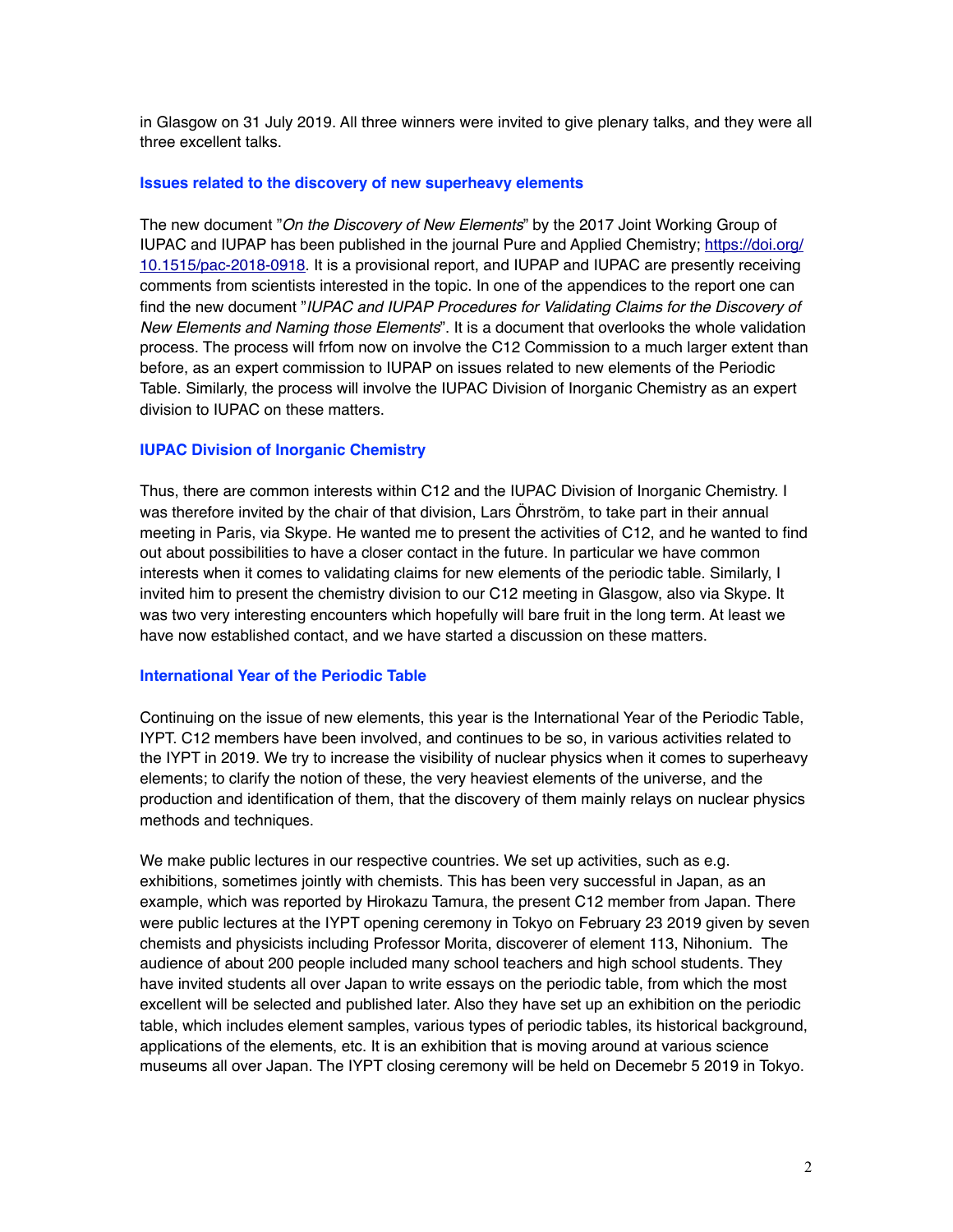The activities are planned by the IYPT2019 committee of the Science Council of Japan, and it is organised by the Japanese IUPAP and IUPAC commission members, and executed by a joint team of the Chemical Society of Japan, the Physical Society of Japan, and the RIKEN National Accelerator Laboratory in Tokyo. This is another very good example of collaboration between chemists and physicists. See<http://www.iypt2019.jp/eng/index.html> for further information.

We also try to link other suitable nuclear physics events in 2019 to the IYPT, in particular advertising the IYPT at nuclear physics conference webpages, and organizing public lectures at nuclear physics conferences. This was particularly successful at INPC2019 in Glasgow, where Professor Jim Al-Khalili gave a public lecture with the title: "Nuclear Physics and the Making of the Modern Periodic Table". Professor Al-Khalili is a British theoretical physicist at the University of Surrey. He is a regular broadcaster and presenter of science programmes on BBC radio and television, and is a frequent commentator about science in other British media. His lecture was extremely well received.

Another important conference when it comes to new elements of the periodic table is the 6th International Conference on the Chemistry and Physics of the Transactinide Elements, TAN19, which is coming up in Wilhemshafen in Germany by the end of August 2019. It is a conference that is endorsed both by IUPAP and IUPAC. TAN19 brings together nuclear physicists and nuclear chemists involved in the search of new superheavy elements. It is the main conference series in the field of superheavy element research. During this conference there will a special focus on the periodic table, a public lecture by Professor Gisela Boeck from the University of Rostock on the history of the Periodic Table, and there will be talks by living discoverers on the discoveries of elements 112, 113, 114, 115, 116, 117, 118.

Both the presidents of IUPAC and IUPAP will attend TAN19 to give welcome addresses, which again signals that physicists and chemists are friends and work together to foster science.

Nuclear physicists also write popular science articles on the subject. There was recently a special issue on the Periodic Table in the journal Nuclear Physics News, [http://www.nupecc.org/npn/](http://www.nupecc.org/npn/npn291.pdf) [npn291.pdf](http://www.nupecc.org/npn/npn291.pdf), in which I have written the editorial: "Discovery of Superheavy Elements".

# **IUPAP Neutrino Panel**

On the initiative of the President of IUPAP the IUPAP Neutrino Panel was recently set up. It involves three commissions, C4, C11 and C12 and three working groups, WG1, WG9 and WG10. A report of the status of the panel was delivered by its co-Chair, Nigel Smith, at the WG9 meeting in London. I presume that a report of the first activities of the Neutrino Panel has been sent in to the present C&CC meeting, and can be found here.

# **Recommendations for IUPAP sponsorship of nuclear physics conferences in 2020**

Requests for IUPAP sponsorship were reviewed within C12 from three conferences. They were:

- **ARIS2020**: 27th International Nuclear Physics Conference, to be held in Glasgow in Scotland.
- **Hadron Physics 2020**: International Nuclear Physics Conference, to be held in Brazil.
- **NIC2020**: Nuclei in Cosmos 2020 to be held in Chengdu in China.

A separate report has been sent in by C12 on the suggested support of these three conferences.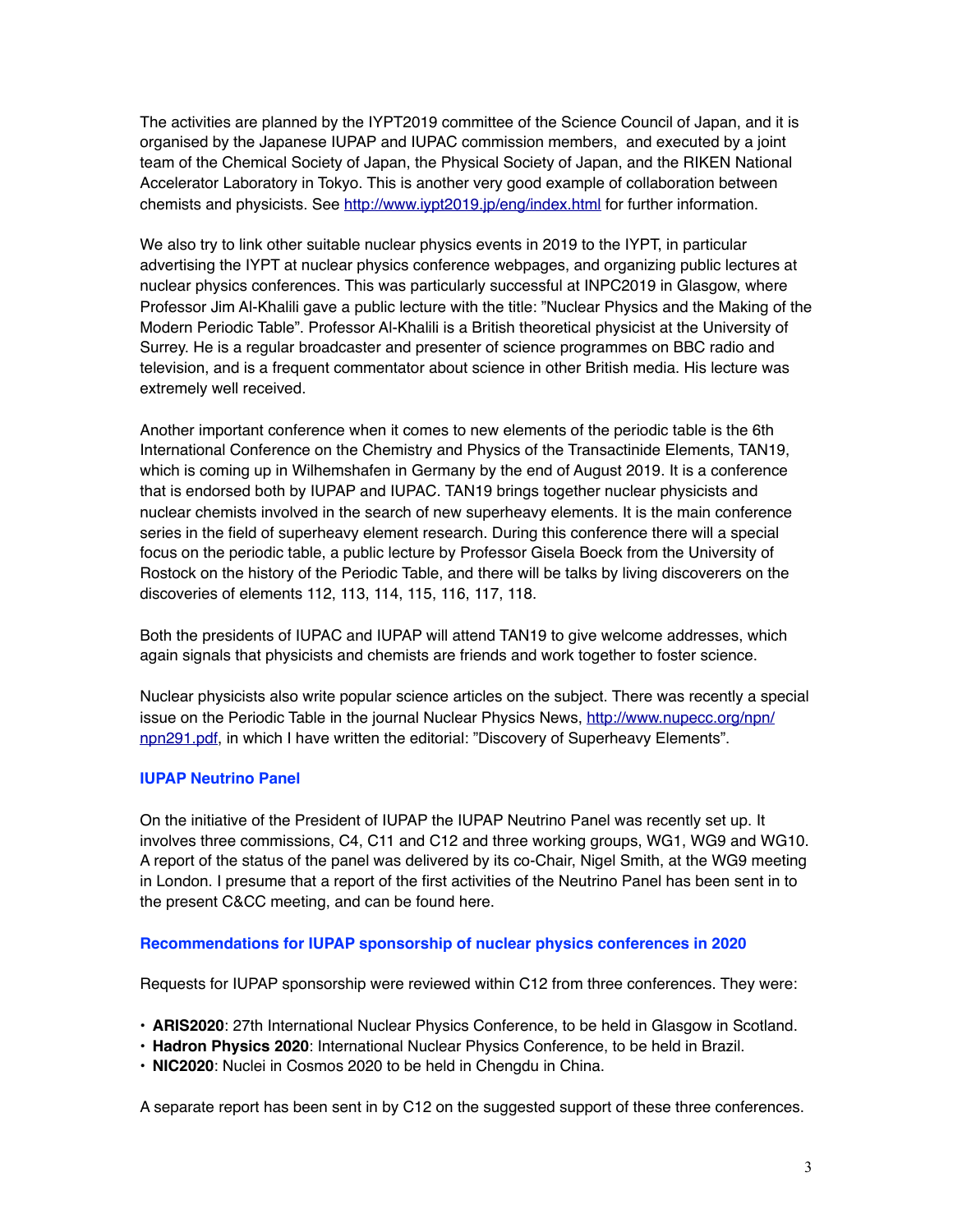# **International Nuclear Physics Conference, INPC, 2022**

The INPC brings together some 700 participants from around the world on a three year cycle. It is the only international conference covering all the subfields of nuclear physics both at the experimental and theoretical level. It is the main conference in the field of nuclear physics and has been rotating amongst the various continents, INPC2007 in Tokyo, INPC2010 in Vancouver, INPC 2013 in Firenze, INPC2016 in Adelaide, INPC2019 in Glasgow. It is the venue at which the three IUPAP young scientist prizes in Nuclear Physics are awarded every three years.

At the annual C12 meeting held during INPC21019 in Glasgow we had two bids for holding the next INPC meeting, the one in 2022. The two bids were from Cape Town in South Africa and Lanzhou in China. The C12 commission reviewed the plans and budgets as presented by the organising committees and were very satisfied that in particular the South African proposal met the IUPA requirements very well, in particular with regards to open access, participation of women on committees, targets for female invited speakers and participation of young investigators and students. C12 decided that INPC2022 will be held in Cape Town.

# **New Chair of C12 from January 2021**

From January 2012 C12 will need a new Chair. This issue was discussed at the C12 meeting in Glasgow, and it was unanimously decided to suggest to IUPAP that the next chair should be Professor Ani Aprahamian of Notre Dame University, USA. A separate report will be sent to IUPAP by September 15 2019 with thsi recommendation.

# **Associate members to other commissions and working groups**

C12's commitment to other commissions and working groups were discussed. The engagement of C12 commission members in other commissions is at the moment only in the C11 Commission on Particle Physics, where Professor Eugenio Nappi is the C12 associate member.

We do not have any associate member from another commission in C12. And never has had, as far as I can remember, going back to 2012. In the discussion in Glasgow the C12 members very clearly expressed the opinion that it would be most valuable, and very natural, for C12 to have, in addition to C11, also close ties with the C4 Commission on Astrophysics and the C14 Commission on Physics Education, as well as with WG14 on Accelerator Science. It was decided that we should invite members of these commissions to send one of their members as an associate to C12, and also to ask the Chairs of these commissions if they would be interested in receiving a member from C12 as associate member to their commissions.